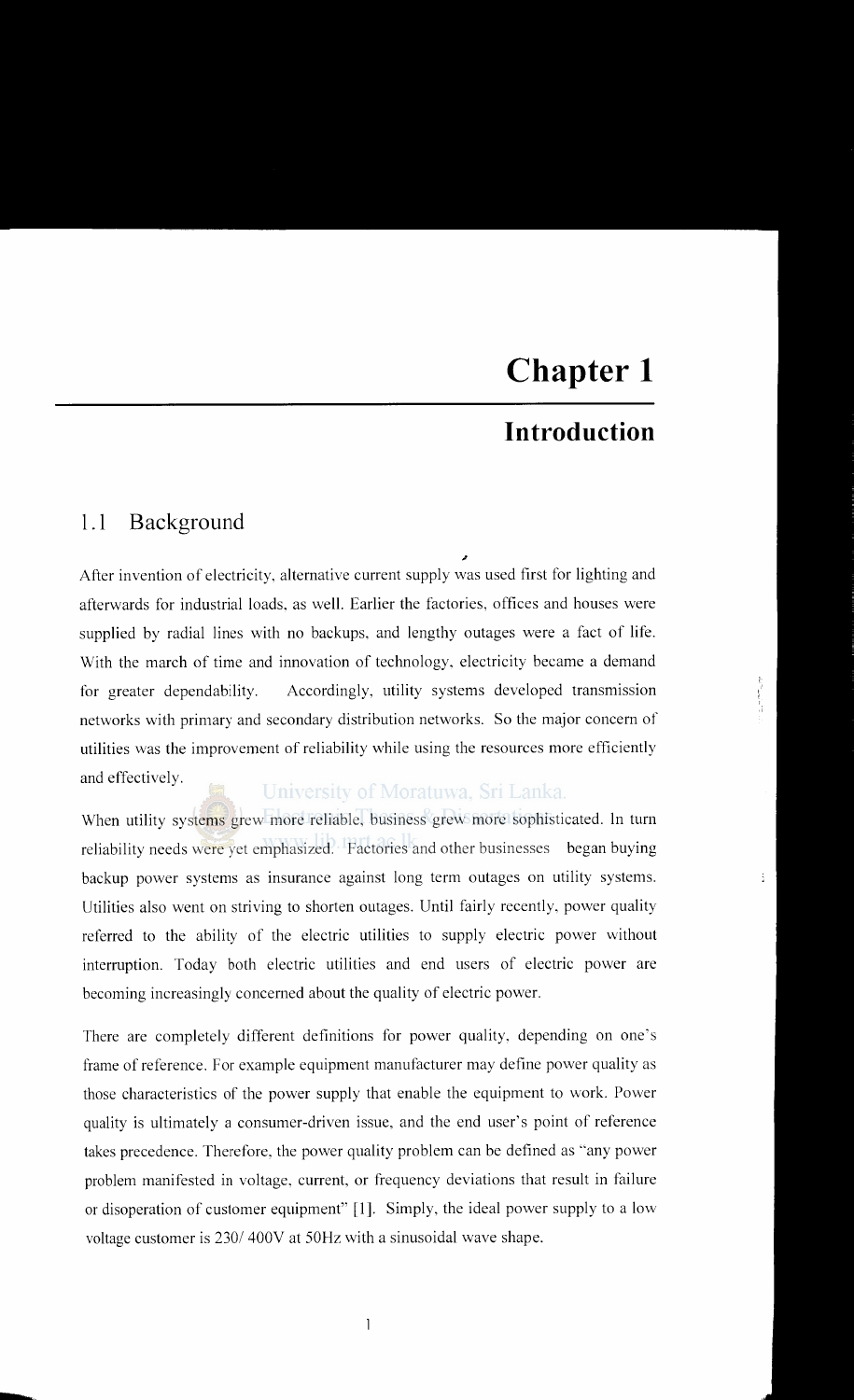Today the action in power electronics is shifting expectations of power quality into an entirely different dimension. The growing number of power electronics based equipment has produced an immense impact on the quality of electric power supply. Power electronics has given us many new ways to manufacture products. provide services, and utilize energy. From a power quality impact viewpoint, applications such as follows often cause for concern.

- 1. Switched-mode power supplies,<br>2. DC arc furnaces,
- 
- 3. Electronic fluorescent lamp ballasts,
- 4. Adjustable speed drives, and
- 5. Flexible ac transmission components

These converter-based systems are nonlinear. The nonlinear loads change the sinusoidal nature of the ac power current (and consequently the ac voltage drop) resulting in the flow of harmonic currents in the power system [2].

Harmonic currents result in distorted voltages and currents that can adversely impact the system performance in different ways. The harmonic voltages can lead to operational and life expectancy problems for other equipment possibly not owned or operated by the same party. Both high power industrial loads and domestic loads cause harmonics in the network voltages. At the same time, much of the equipment causing the disturbances is sensitive to the Harmonic distortions. The operations of some equipment depend on an accurate voltage wave shape and they can malfunction when harmonics are present. Harmonics such as that occur in commercial buildings due to many single phase distorting loads appeared across three phase can give neutral current exceeding the active line current.

With excessive levels of harmonics there is risk of

- Overheating the neutral conductor with loss of conductor life and possible risk of fire
- Affecting the digital equipment and local area networks (LANs) if the Earthing system is poor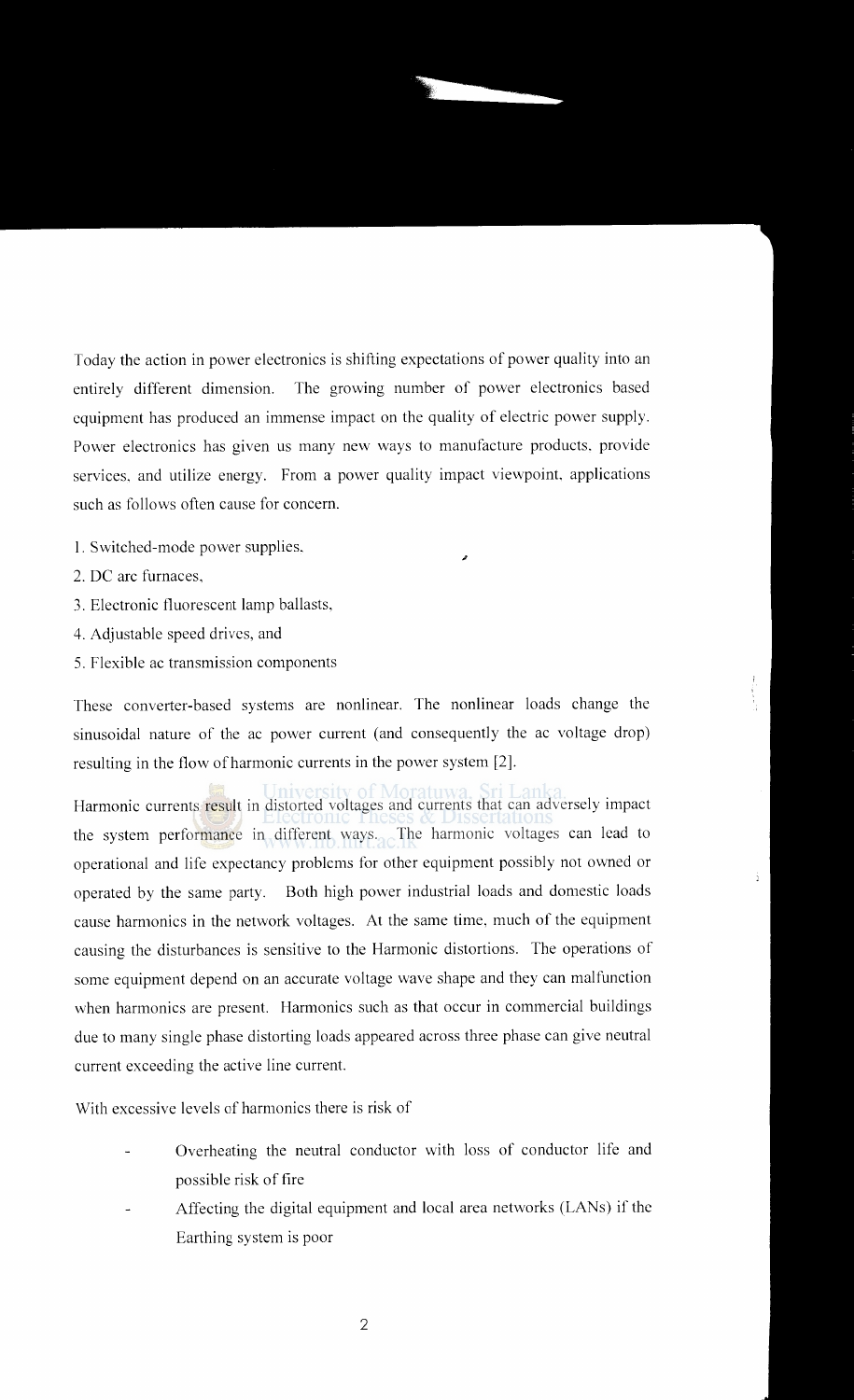- Overheating the induction motor windings causing accelerated degradation of insulation and loss of life
- Extra heating of transformers leading to a reduction in their service life
- Overheating of the dielectric of transformers with a risk of explosion
- Malfunctioning of equipment trips
- Overheating of equipment and reduction in their service life

Unlike most other types of supply problems, harmonics can go unnoticed for many years unless equipment temperature or the voltage waveform is routinely monitored.

Offices located in subject premises also reported to have several of similar experiences as above, and hence identified as a location where there is a good chance of existence of power quality problems caused by harmonics.

#### **1.2 Motivation**  University of Moratuwa, Sri Lanka.

Over the last 20 years utilization of power electronic devices in energy conversion has increased dramatically. Power electronics technology has played a major role in creating power quality problems. The increasing number of highly nonlinear and unbalanced distorted loads leads to operational and life expectancy problems for other equipments. as well. Therefore, following the wide use of electronic appliances, harmonics has become a serious concern for electrical engineers.

When it is looked into the utility side, since its establishment in 1969, CEB has been paying much concern on improvement of reliability of the supply. However, a lesser attention has been paid for power quality improvement. Sometimes the customers are severely affected by power quality problems that exist in the system and hence the time has come to look into the power quality issues in deep.

Power quality problem can be caused by disturbances originating in the supply system, from customer's premises and from the nearby installations [1]. Responsibility for external disturbances such as outages, sags and spikes due to switching, originated in the transmission and distribution network are acceptable by the utility. For harmonic disturbances utilities are not to be blamed, but the customers

3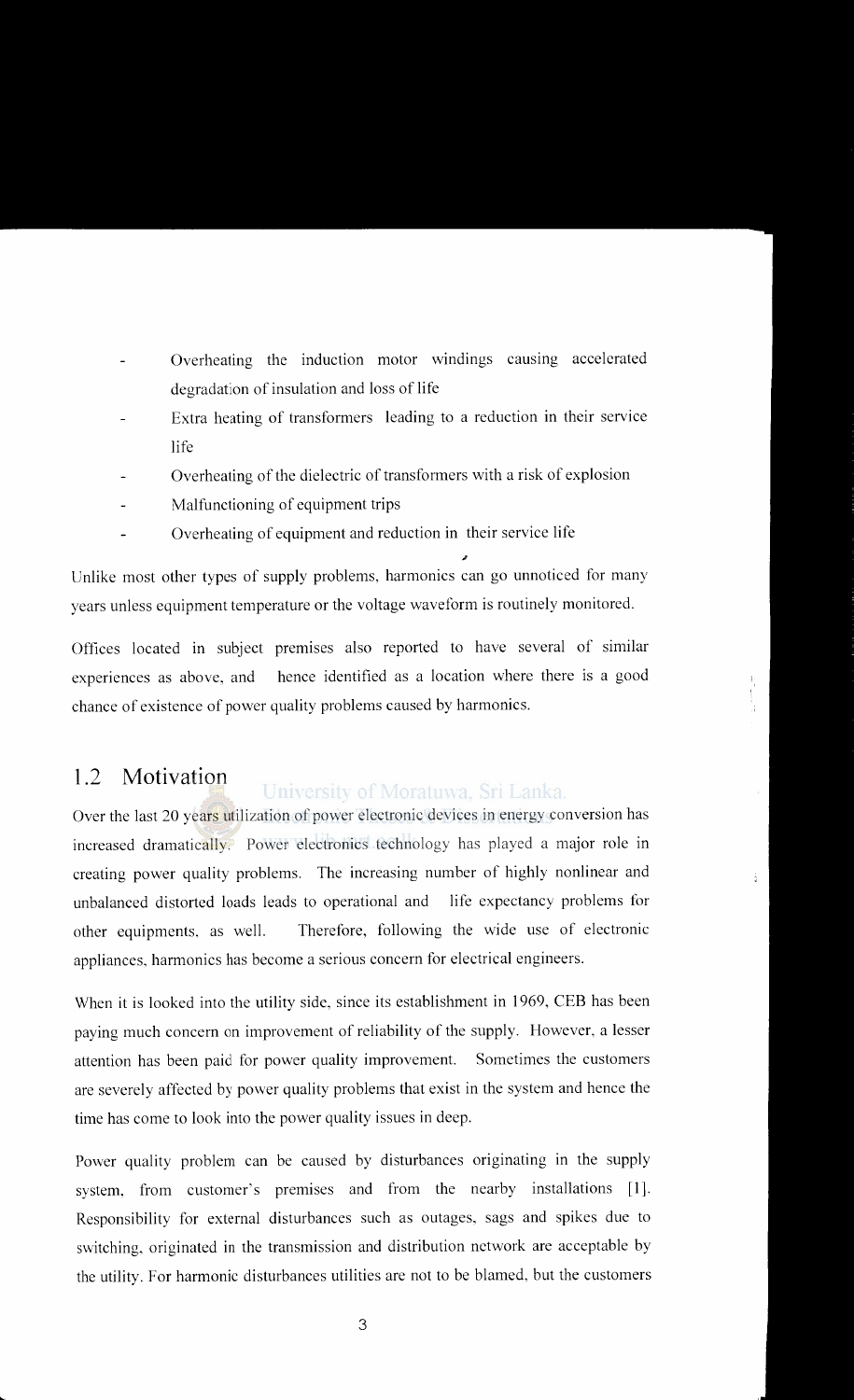themselves are also responsible for drawing excessive non-linear currents. Due to the unavailability of proper monitoring system and regulations, and due to the lack of customer knowledge. the utility as well as the customers do not work in earnest to mitigate the voltage distortions generated by non- linear load currents.

I'he harmonic currents produced by non-linear loads can interact adversely with a wide range of power system equipment causing additional losses. overheating, and overloading [2]. Because of adverse effects that harmonics have on customers' equipments, it is a prime importance of customers to adapt proper customer side mitigatory measures to bring down the harmonic levels in their electrical system to a favorable limit.

On the other hand, in order to avoid deterioration of the quality of power supplied to customers. regulators are going to have to expand their thinking beyond traditional reliability indices and address the need for power quality reporting and incentives for the transmission and distribution companies. Now that we are having Public utility commission as the regulatory body, empowered under Sri Lanka Electricity Act no 20 of 2009, power quality matters will be more emphasized. As the application of semiconductor devices are further advancing, there is a need of defining a suitable framework for harmonic control to ensure steady- state harmonic limits that are acceptable by both electric utilities and customers. In that case. the customer also will have to play a role to suppress their harmonic current that injected back into the distribution system.

This phenomenon is common to Uva provincial Council building at Badulla, also. A comprehensive study on power quality problems in the selected premise will be a good contribution **in** order to make avenue to the area of power quality research on problems originated in customer side. Therefore, being an Electrical engineer attached to Ceylon Electricity Board, I have been greatly motivated to carry out this project.

-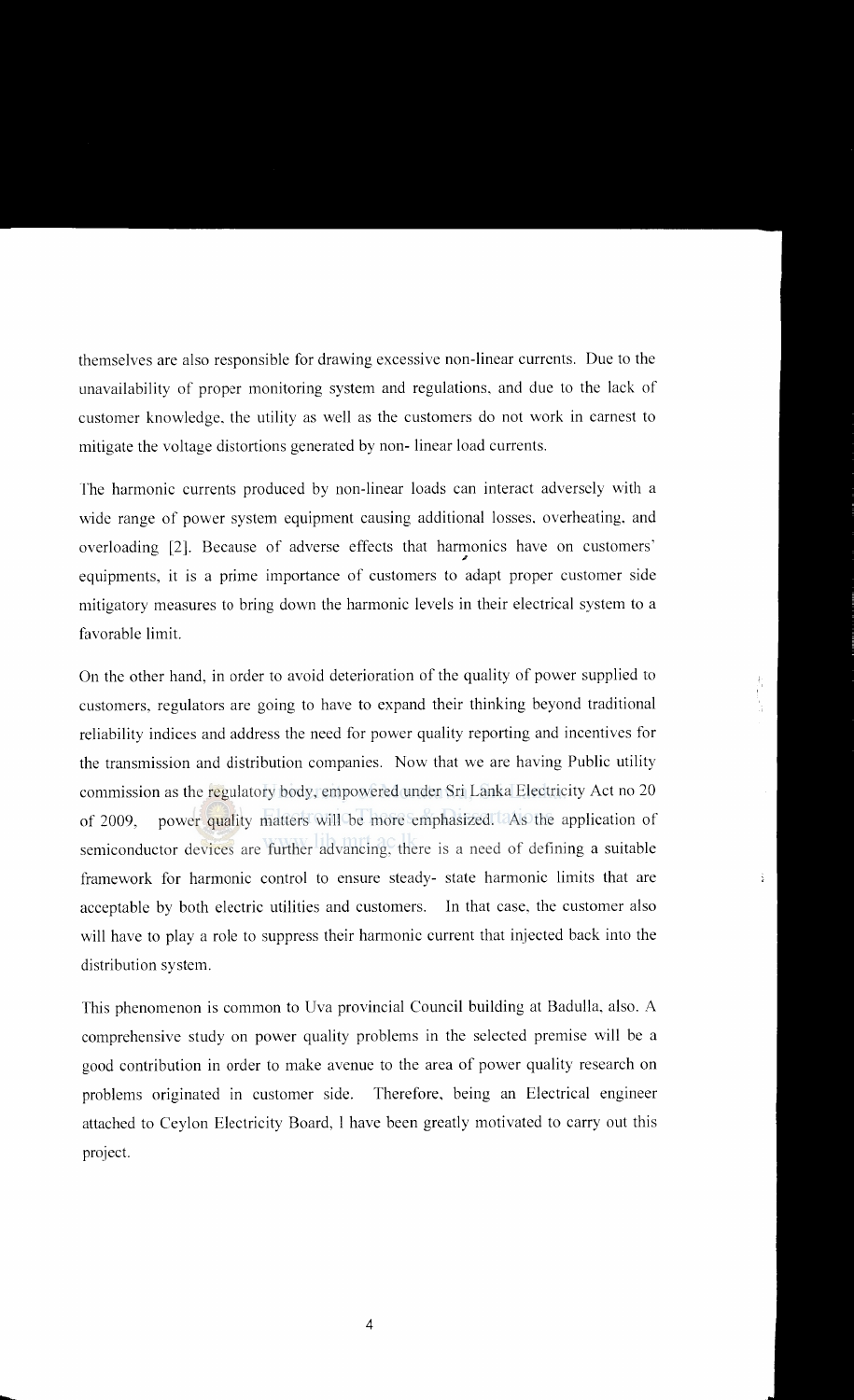### 1.3 **Goals of the research**

The main objectives of this research are

- 1. to investigate the power quality of electricity supply of Uva Provincial council building,
- 2. to design an active filter for filtering out the harmonics injected by load of provincial council building,
- 3. to develop a model for active filter and simulate it, using MATLAB /Simulink environment,
- 4. and to make an avenue to the area of power quality research on problems originated in customer side.

## **1.4 Scope of Work**

-

Based on the case study. this thesis discusses the sources and effects of harmonics in power systems and some practical solutions to the problem of harmonics in office buildings. It discusses possible harmonic mitigation techniques and compares the pros and cons of various available measures. Out of the different available techniques. the active power filter compensation with relevant control method is focused in this study.

The current (first) chapter provides an introduction to the harmonic concept and defines the thesis subject. It outlines what inspired me to do this research and its aspirations. And it gives an overview of the subject and the contents of the chapters in the thesis, as well.

The second chapter discusses the fundamentals of harmonics in power systems in details together with the causes and effects therein. This chapter presents the most commonly used theory of harmonics and available harmonics standards.

The third chapter covers the practical measurements done at Uva provincial council. It compares the collected data with harmonics standards and identifies the power quality problems in the existing system.